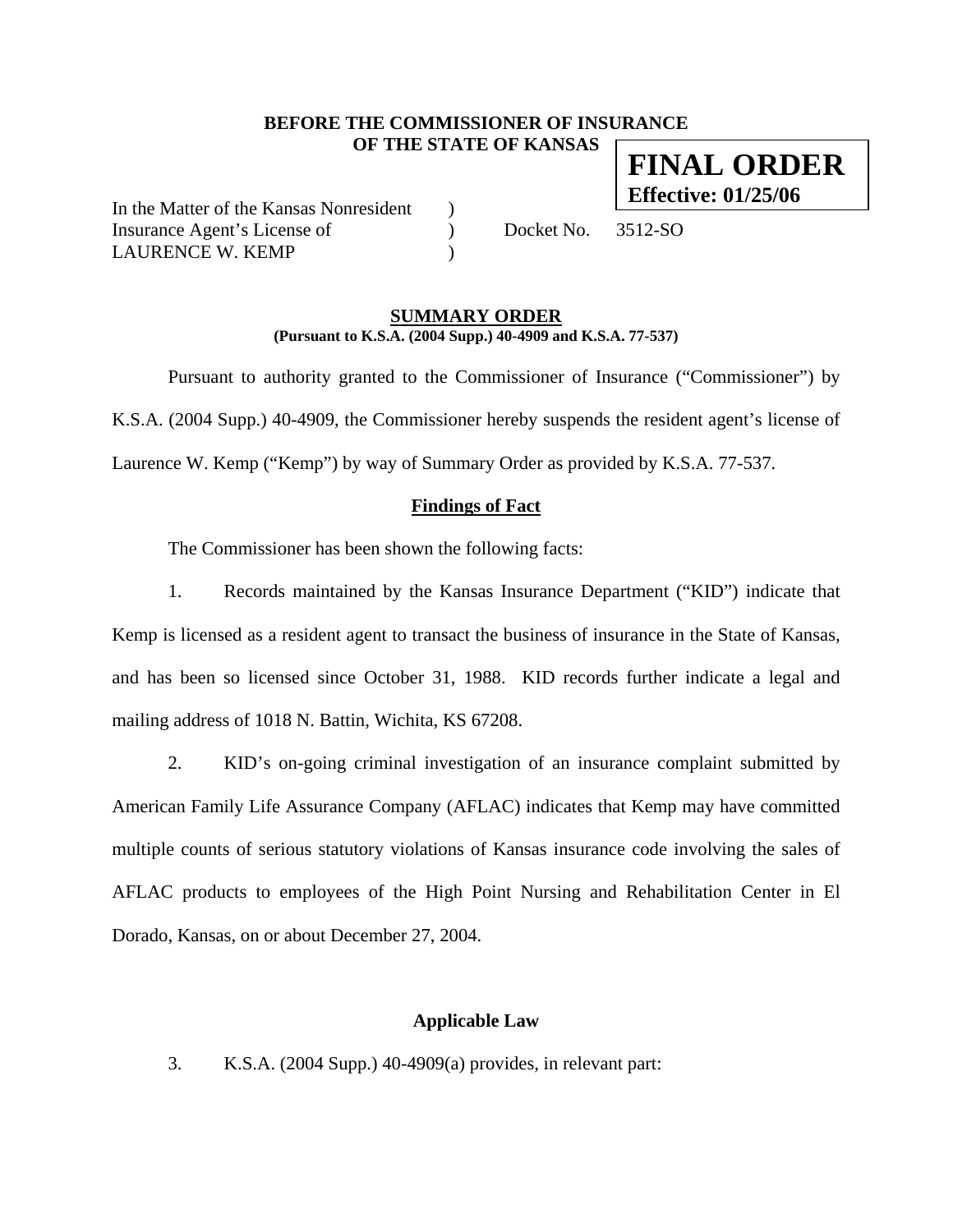"The commissioner may deny, suspend, revoke or refuse renewal of any license issued under this act if the commissioner finds that the applicant or license holder has . . . (2) Violated: (A) Any provision of chapter 40 of the Kansas Statutes Annotated, and amendments thereto, or any rule and regulation promulgated thereunder; . . . (8) Used any fraudulent, coercive, or dishonest practice, or demonstrated any incompetence, untrustworthiness or financial irresponsibility in the conduct of business in this state or elsewhere, . . . (10) Forged another person's name to an application for insurance or to any document related to an insurance transaction. . . . " K.S.A. (2004 Supp.) 40-4909(a).

4. The Commissioner may suspend any license issued under the Insurance Agents Licensing Act if the Commissioner finds that the insurable interests of the public are not properly served under such license. K.S.A. (2004 Supp.) 40-4909(b).

#### **Conclusions of Law**

5. The Commissioner has jurisdiction over Kemp as well as the subject matter of this proceeding, and such proceeding is held in the public interest.

6. The Commissioner finds that Kemp's Kansas license may be suspended for 60 days from the finalization date of this order pending the completion of KID's on-going criminal investigation in this matter.

7. Accordingly, the Commissioner concludes that sufficient grounds exist for the suspension of the insurance agent's license of Laurence W. Kemp pursuant to K.S.A. (2004 Supp.) 40-4909(a), to protect the insurable interests of the public.

8. Based on the facts and circumstances set forth herein, it appears that the use of summary proceedings in this matter is appropriate, in accordance with the provisions set forth in K.S.A. 77-537(a), in that the use of summary proceedings does not violate any provision of the law and the protection of the public interest does not require the KID to give notice and opportunity to participate to persons other than Laurence W. Kemp.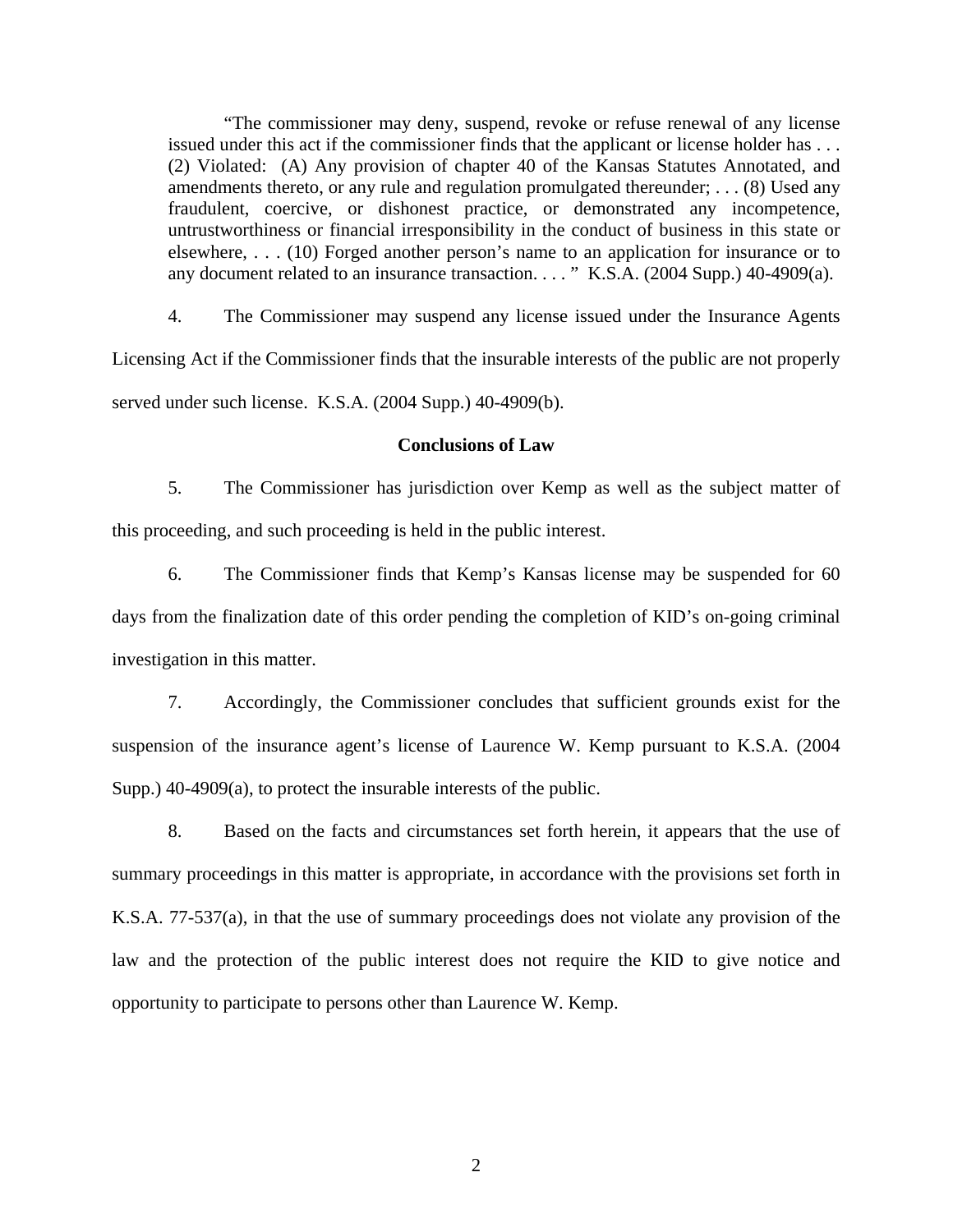**IT IS THEREFORE ORDERED BY THE COMMISSIONER OF INSURANCE THAT** the Kansas non-resident insurance agent's license of Laurence W. Kemp is hereby **SUSPENDED** for 60 days, effective immediately upon the finalization of this Summary Order.

#### **Notice and Opportunity for Hearing**

Laurence W. Kemp, within fifteen (15) days of service of this Summary Order, may file with the KID written request for a hearing on this Summary Order, as provided by K.S.A. 77- 542. In the event a hearing is requested, such request should be directed to John W. Campbell, General Counsel, Kansas Insurance Department, 420 S.W. 9<sup>th</sup> Street, Topeka, KS 66612.

 Any costs incurred as a result of conducting any administrative hearing shall be assessed against the agent/agency who is the subject of the hearing as provided by K.S.A. 40-4909(f). Costs shall include witness fees, mileage allowances, any costs associated with the reproduction of documents which become part of the hearing record, and the expense of making a record of the hearing.

If a hearing is not requested, this summary order shall become effective as a Final Order, without further notice, upon the expiration of the fifteen-day period for requesting a hearing. The Final Order will constitute final agency action in this matter.

In the event the Petitioner files a petition for judicial review, the agency officer designated pursuant to K.S.A. 77-613(e) to receive service of a petition for judicial review on behalf of the KID is John W. Campbell, General Counsel, Kansas Insurance Department, 420 S.W.  $9^{th}$  St., Topeka, KS 66612-1678.